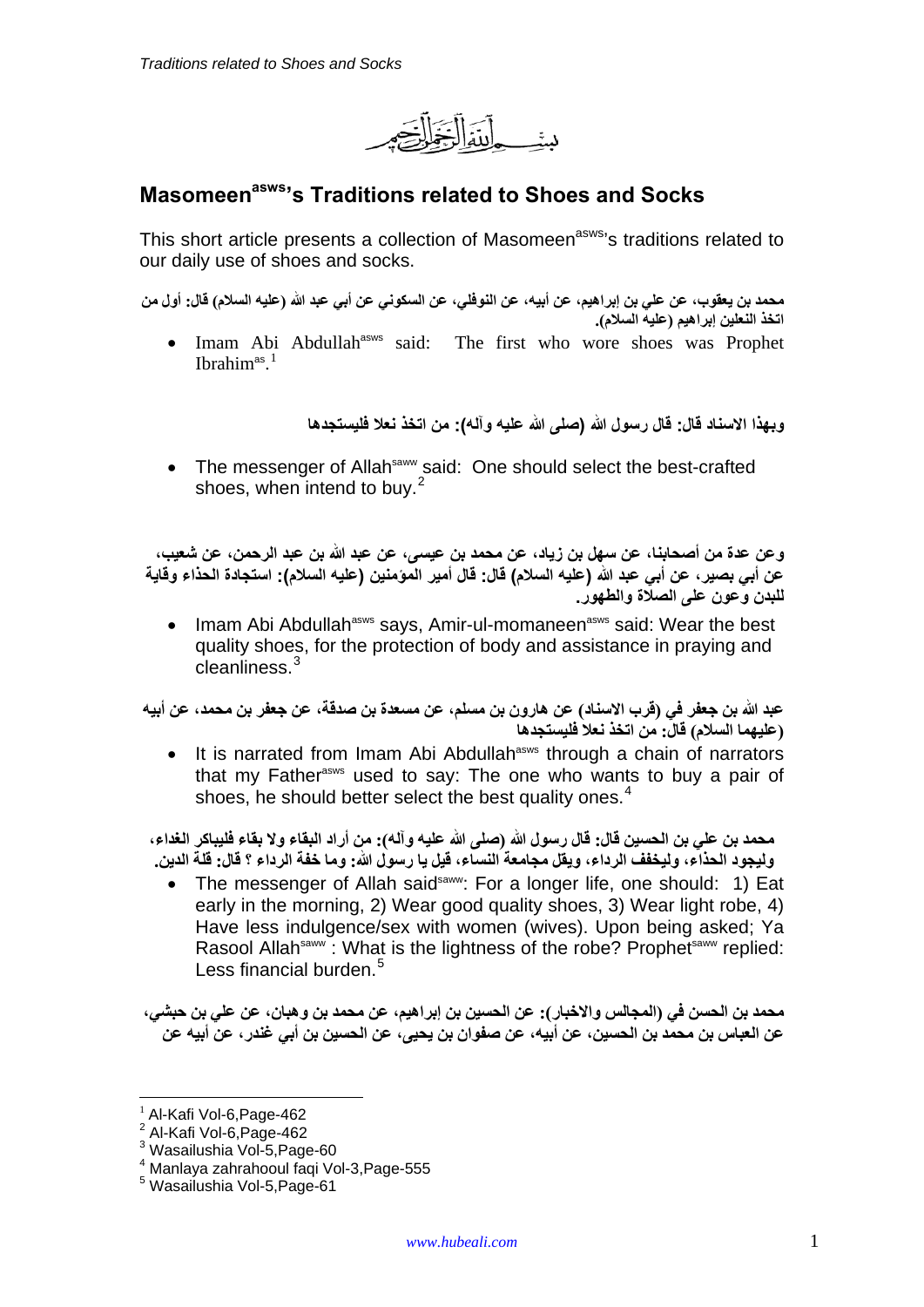• Imam Abi Abdullah<sup>asws</sup> said: Wear quality good shoes, these deceive yours enemy and restore eye sight, take less loan as it enhances lifespane, applying oil reflects richness, cleaning your teeth with 'twig' (Miswak) it helps in keeping your mind unpolluted from bad thoughts.<sup>[6](#page-1-0)</sup>

### **The preference for the shapes of shoes**

محمد بن يعقوب، عن على بن إبراهيم، عن أبيه، عن ابن محبوب عن العلاء ابن رزين، عن محمد بن مسلم، **عن أبي جعفر (عليه السالم) قال: إني المقت الرجل ال أراه معقب النعلين**

• Imam Abi Jaffar<sup>asws</sup> said: I detest those who wear shoes without heels.<sup>[7](#page-1-1)</sup>

و عن محمد بن يحيى، عن أحمد بن محمد، عن القاسم بن يحيى، عن جده الحسن بن راشد، عن أبي عبد الله (عليه السلام) قال: قال أمير المؤمنين (عليه السلام): لا تتخذ الملس فانها حذاء فرعون، وهو أولّ من اتخذ **الملس**

Imam Abi Abdullah<sup>asws</sup> narrated a saying of Amir-ul-Momaneen<sup>asws</sup>: 'Nevear wear shoes which have the same level at front, middle and rear (without curve in the middle) Because the first ones who used this type of shoes were Pharaohs.<sup>[8](#page-1-2)</sup>

وعنه، عن أحمد بن محمد، عن محمد بن إسماعيل، عن عبد الله بن عثمان، عن رجل، عن منـهال قال: كنت عند أبي عبد الله (عليه السلام) وعلى نعل ممسوحة، فقال: هذا حذاء اليهود، فانصرف منهال فأخذ سكينـا **فخصرھا بھا** 

• Minhal says, once I visited Imam Abi Abdullah<sup>asws</sup>, I was wearing a pair of shoes which had no heels or curves in the middle. Upon spotting my shoes, Imam<sup>asws</sup> told me, I am wearing the shoes of Jews. Minhal says, I carved shoe soles from middle with a knife after leaving Imam<sup>asws'</sup>s home.<sup>[9](#page-1-3)</sup>

و عن عدة من أصحابنـا، عن أحمد بن أبي عبد الله، عن أبي الخزرج الحسن بن الزبرقان، عن إسحاق الحذاء -في حديث ـ ان أبا عبد الله (عليه السلام) وهبه نعلين قال: وكانت معقبة مخصرة لـها قبالان ولـها روَّوس، **وقال: ھذا حذو النبي (صلى الله عليه وآله).**

• Ishaq says; Imam Aba Abdullah<sup>asws</sup> gave me a pair of shoes for repairing. I saw those had heels and were curved in the middle and had two laces near toe-area. Imam<sup>asws</sup> commented: These (shoes) were made in accordance with Prophet<sup>saww</sup>'s shoes.<sup>[10](#page-1-4)</sup>

و عنهم، عن أحمد، عن داود بن إسحاق أبي سليمان الحذاء، عن محمد بن الفيض، (عن تيم الزيات) قال: سمعت أبا عبد الله (عليه السلام) يقول: إنيَّ لامقت الرجل أرى في رجله نعلا غير مخصرة أما أن أول من غير حذو رسول الله (صلى الله عليه وآله) فلان، ثم قال: ما تسمون هذا الحذو ؟ قلت: الممسوح، قال: هذا الممسوح **لصدر، وأدمنوا الخف فانه أمان من السل**

<span id="page-1-1"></span><span id="page-1-0"></span><sup>6</sup> Al-Kafi Vol-6,Page-463

<sup>7</sup> Wasailushia Vol-5,Page-60

<span id="page-1-2"></span><sup>8</sup> Wasailushia Vol-5,Page-61

<sup>9</sup> Wasailushia Vol-5,Page-61

<span id="page-1-4"></span><span id="page-1-3"></span><sup>10</sup> Wasailushia Vol-5,Page-61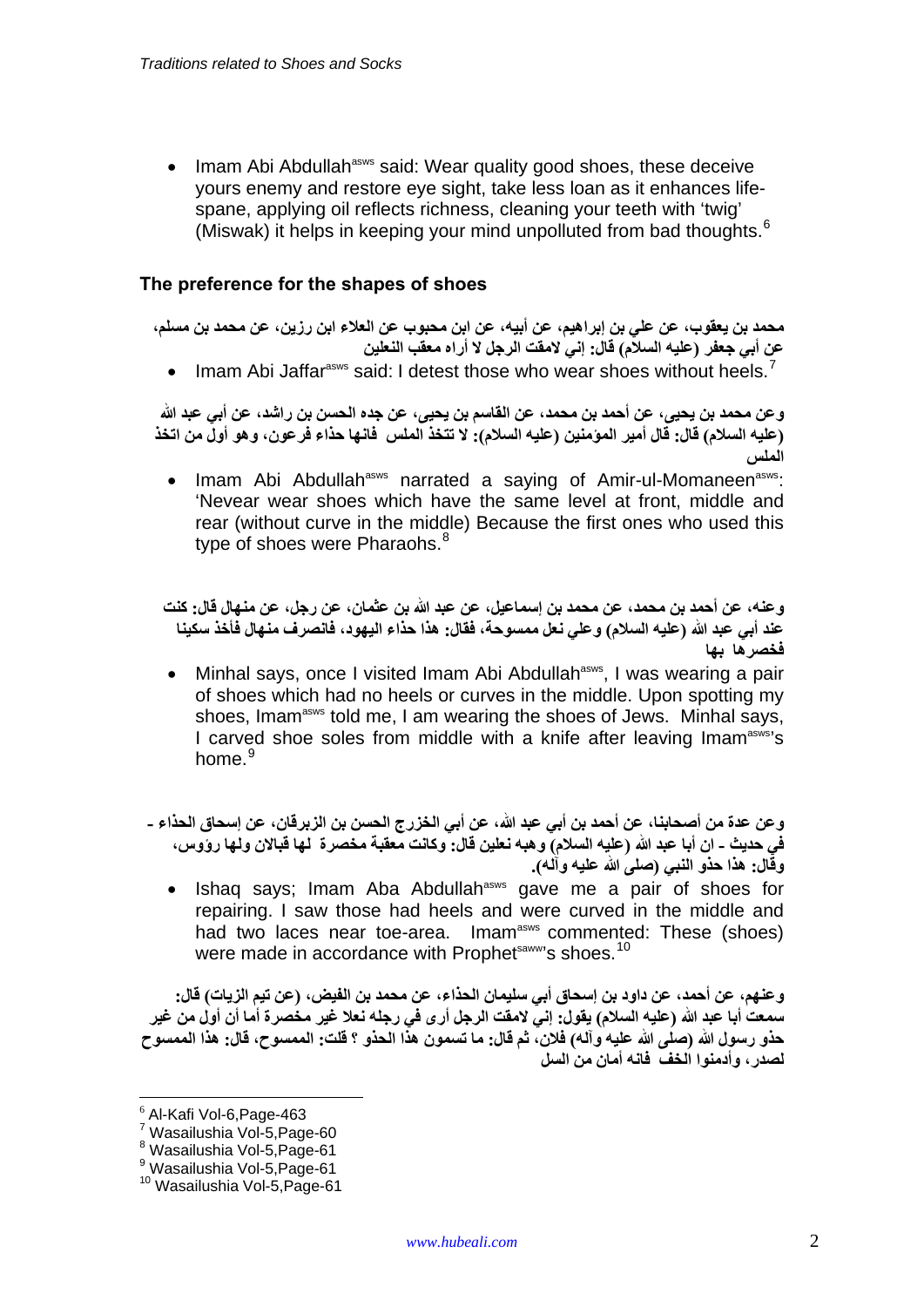• A companion says, I heard Imam Aba Abdullah<sup>asws</sup>: 'I detest that person whose shoes are not carved in the middle. And Imam<sup>asws</sup> said the first person who changed the trend of messenger of Allahsaww was 'Falaan'(So and so). Also asked me: what do call these shoes, which are levelled from toe to heel. I replied, ugly faced. Imam<sup>asws</sup> replied, yes, these are indeed unattractive. Always wear socks, these will protect you from tuberculosis.<sup>[11](#page-2-0)</sup>

و عن محمد بن يحيى، عن أحمد بن محمد، عن محمد بن يحيى، عن غياث بن إبراهيم، عن أبي عبد الله (عليه **السالم) قال: كان أبي يطيل ذوائب نعليه**

• Imam Abi Abdullah<sup>asws</sup> said: My Father<sup>asws</sup> used to wear shoes with longer toe shape (pointed and longer toe).<sup>[12](#page-2-1)</sup>

#### **Black shoes are Forbidden:**

محمد بن يعقوب، عن عدة من أصحابنـا، عن أحمد بن محمد، عن ابن محبوب عمن ذكر ه، عن أبي عبد الله (عليه السلام) انه نظر إلى بعض أصحابه وعليه نعل سوداء، فقال: مالك و للنعل السوداء ؟ أما علمت أنها **تضر بالبصر، وترخي الذكر، وھي بأغلى الثمن من غيرھا، وما لبسھا أحد إال اختال فيھا.**

Imam Abi Abdullah<sup>asws</sup> looked at one of his companion who was wearing black shoes and asked: Why are you wearing black shoes? Don't you know black shoes are harmful for your eye-sight, cause impotence, and are comparatively expensive, their use makes one feel proud.<sup>[13](#page-2-2)</sup>

وعنهم، عن سهل بن زياد، عن محمد بن عيسى، عن محمد بن على الهمداني عن حنان بن سدير قال: دخلت على أبي عبد الله (عليه السلام) وفي رجلي نعل سوداء فقال: يا حنانٌ مالك وللسوداء ؟ أما علمت أن فيها ثلاث **خصال: تضعف البصر وترخي الذكر وتورث الھم، وھي مع ذلك من لباس الجبارين الحديث .** 

• Imam Abi Abdullah<sup>asws</sup>, after observing Hanan coming in, wearing black shoe, said: O hanan! What you have to do with black shoes? Don't you know these have three bad characteristics: 1) these weaken eyesight; 2) invoke impotence, and act as catalyst for bring in sadness and worries, and above all these are worn by the arrogants.<sup>[14](#page-2-3)</sup>

**وعن أبي علي االشعري، عن محمد بن عبد الجبار، عن ابن فضال، عن بريد ابن محمد الغاضري، عن عبيد** بن زرارة قال: رآني أبو عبد الله (عليه السلام) وعلى نعل سوداء فقال: يا عبيد مالك وللنعل السوداء ؟ ! أما **علمت أن فيھا ثالث خصال: ترخي الذكر وتضعف البصر وھي أغلى ثمنا من غيرھا، وأن الرجل يلبسھا وما يملك إال أھله وولده فيبعثه الله جبارا.** 

• Ebeid Bin Zrara reports that he was wearing black shoes and after noticing my shoes colour, Imam AbuAbdullah<sup>asws</sup> said : O Ebeid! What you have to do with black shoes! These have three bad properties: they badly affect one's manhood, weaken eye-sight and bring in bad

1

<span id="page-2-1"></span><span id="page-2-0"></span><sup>&</sup>lt;sup>11</sup> Wasailushia Vol-5,Page-61<br><sup>12</sup> Wasailushia Vol-5,Page-61<br><sup>13</sup> Wasailushia Vol-5,Page-61<br><sup>14</sup> Wasailushia Vol-5.Page-61

<span id="page-2-2"></span>

<span id="page-2-3"></span>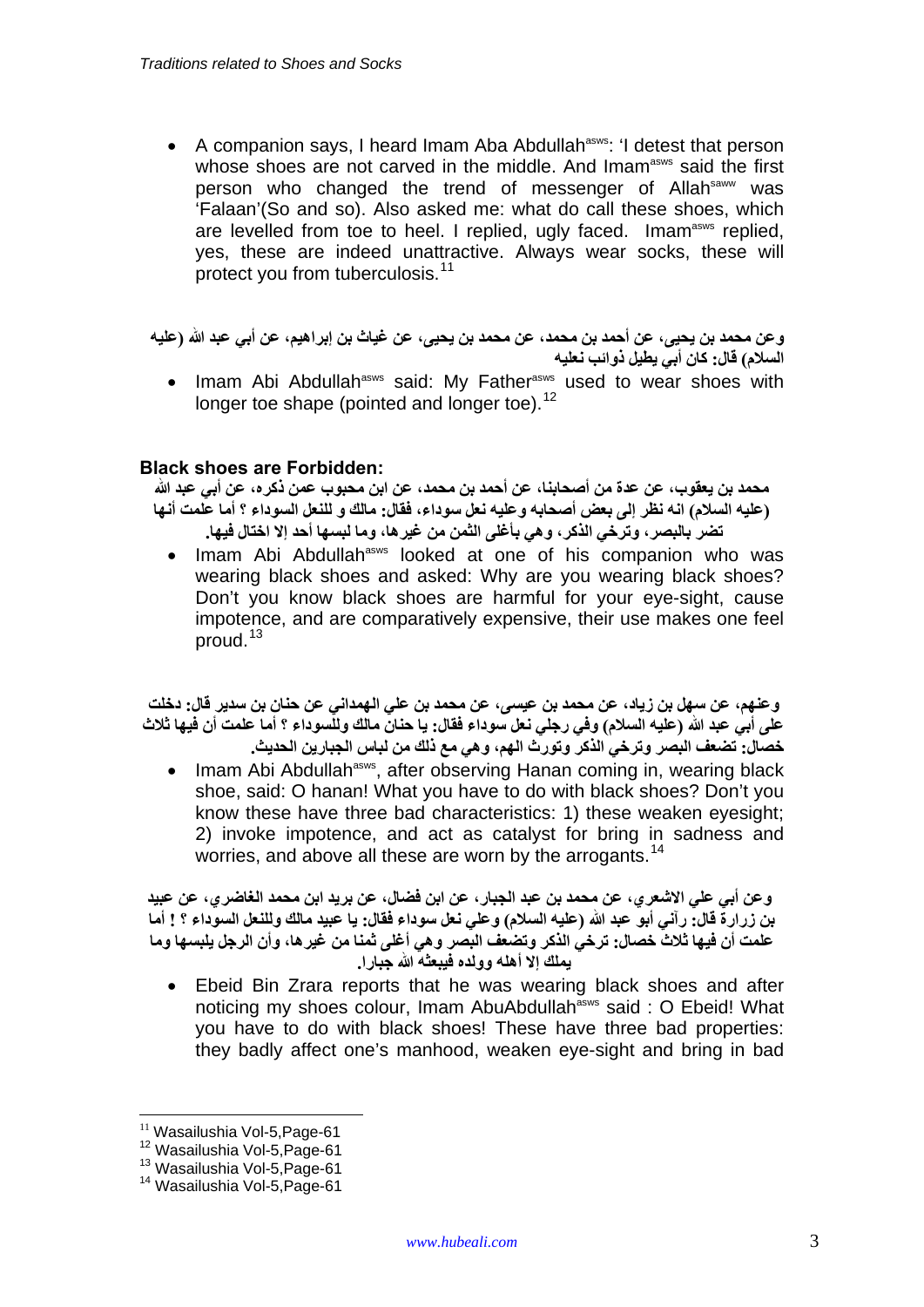fortune (brings poverty) and on doomsday Allah<sup>azwj</sup> will counts you among arrogant people.<sup>15</sup>

### **Preference for White Shoes**

**وعنه، عن محمد بن أحمد، عن السياري، عن أبي سليمان الخواص، عن الفضل بن دكين، عن سدير الصيرفي** قال: دخلت على أبي عبد الله (عليه السلام) وعلى نعل بيضاء فقال لي: يا سدير ما هذه النعل احتذيتها على علم ؟ فلت: لا والله جعلت فداك، فقال من دخل السوق قاصد لنعل بيضاء لم يبلها حتى يكتسب مالا من حيث لا **يحتسب. قال أبو نعيم: أخبرني سدير أنه لم يبل تلك النعل حتى اكتسب مائة دينار من حيث ال**

• Sedir visited Imam Abi Abullah<sup>asws</sup> and was wearing white shoes, Imam<sup>asws</sup> asked him: O Sedir! Do you know the benefits of wearing white shoes? He replied: no, may Allah<sup>azwj</sup> sacrifice me for your cause, then Imam<sup>asws</sup> explained: The one who goes to shops with the intention of buying white shoes and gets a pair, he will get more than what he had spent from an unexpected source, before these shoes are worn out. Abu Naim said : Sedir informed me that after learning about this hadith of Imam<sup>asws</sup>, I bought a new pair of white shoes, exactly that happened to me, as was told by Mola<sup>asws</sup>, I got one hundred dinars from a source, out of blue, well before my shoe were worn out.<sup>[16](#page-3-0)</sup>

#### **The preference of wearing yellow shoes**

محمد بن يعقوب، عن عدة من أصحابنـا، عن أحمد بن أبي عبد الله، عن محمد بن علي، عن أبي البختر ي، عن **أبي عبد الله (عليه السالم) قال: من لبس نعال صفراء كان في سرور حتى يبلھا.**

• Imam Abi Abullah<sup>asws</sup> said: One who wears yellow shoes, is blessed with good fortune until shoes are worn out.<sup>[17](#page-3-1)</sup>

وعنهم، عن أحمد، عن بعض أصحابنا بلغ به جابر الجعفي عن أبي جعفر (عليه السلام) قال: من لبس نعلا صفراء لم يزل ينظر في سرور مادامت عليه، لان الله عزوجل يقول: " صفراء فاقع لونها تسر الناظرين. "

• Jafar al Jafai narrates from Imam Mohammed Bagir<sup>asws</sup>: Wear yellow shoes as these keep you in good mood, until these are worn out. Because Allah<sup>azwj</sup> Says : " Surely, she is a yellow cow; her colour is intensely yellow, giving delight to the beholders.  $(2:69)^{18}$  $(2:69)^{18}$  $(2:69)^{18}$ 

وعنهم، عن سهل، عن محمد بن عيسى، عن محمد بن على الهمداني، عن حنان بن سدير ، عن أبي عبد الله (عليه السلام) - في حديث - قال: فقلت له: فما ألبس من النِّعال ؟ فقال: عليك بالصفر اء فإن فيها ثلاَّث خصال: **تجلو البصر: وتشد الذكر، وتنفي الھم، وھي مع ذلك من لباس النبيين** .

• The narrator asked from Imam Abi Abullah<sup>asws</sup>, which colour shoes would You<sup>asws</sup> like me to get? Imam AbuAbullah<sup>asws</sup> responded: Go for bile (yellow), it has three characteristics: bright colour is good for your eyesight: have good effect on your manhood, keeps away sorrow from you, and this is colour of Prophets<sup>as</sup>' clothes<sup>[19](#page-3-3)</sup>.

<span id="page-3-1"></span>

<span id="page-3-0"></span><sup>&</sup>lt;sup>15</sup> Wasailushia Vol-5,Page-61<br><sup>16</sup> Wasailushia Vol-5,Page-62<br><sup>17</sup> Wasailushia Vol-5,Page-62<br><sup>18</sup> Wasailushia Vol-5,Page-62<br><sup>19</sup> Wasailushia Vol-5,Page-62

<span id="page-3-3"></span><span id="page-3-2"></span>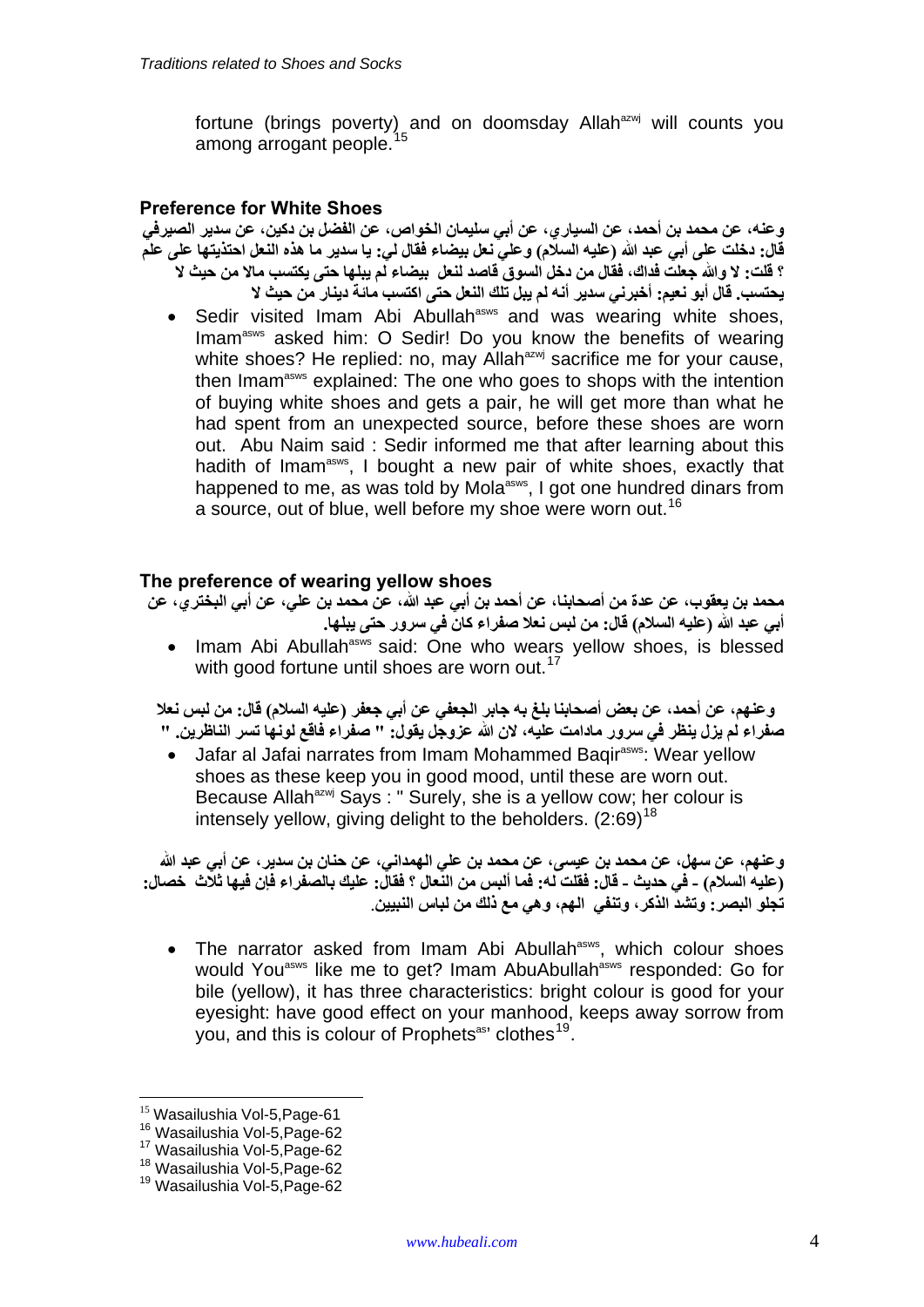الحسن بن الفضل الطبرسي في (مجمع البيان) عن الصادق (عليه السلام) أنه قال: من لبس نعلا صفراء لم **يزل مسرورا حتى يبليھا، كما قال الله عزوجل: (صفراء فاقع لونھا تسر الناظرين )** 

• AlHassan bin alFazal says, Imam Alsadig<sup>asws</sup> said: Yellow coloured shoes will keep its owner delightful until they are worn out. Because Allah<sup>azwj</sup> Says:" Surely she is a yellow cow; her colour is intensely vellow, giving delight to the beholders." $(2.69)^{20}$  $(2.69)^{20}$  $(2.69)^{20}$ 

# **Recommendations for Wearing Socks**

 **محمد بن يعقوب، عن عدة من أصحابنا، عن أحمد بن أبي عبد الله، عن بعض أصحابنا، عن مبارك غالم العقرقوفي، عن أبي عبد الله (عليه السالم) قال: إدمان لبس الخف أمان من السل .** 

• Imam Abi Abullah<sup>asws</sup> said : Always wear socks, these will protect you getting infected from tuberculosis.<sup>[21](#page-4-1)</sup>

و عنهم، عن أحمد، عن العوسى، عن أبي جعفر المسلى، عن سليمان بن سعد عن منيع قال: قال أبو جعفر **(عليه السالم): لبس الخف أمان من السل .**

• Imam AbuJaffar<sup>asws</sup> Said: wearing socks is protection from tuberculosis.<sup>[22](#page-4-2)</sup>

وعنهم، عن سهل، عن محمد بن عيسى، عن سلمة بن أبي حبة، عن أبي عبد الله (عليه السلام) قال: لبس **الخف يزيد في قوة البصر.**

• Imam AbiAbullah<sup>asws</sup> said that wearing socks not only enhances eyesight but also sharpens it. $^{23}$  $^{23}$  $^{23}$ 

#### **Preferred Colour and Occasions for Socks**

محمد بن يعقوب، عن محمد بن يحيى، عن أحمد بن محمد، عن محمد بن سنان، عن زياد بن المنذر قال: دخلت على أبي جعفر (عليه السلام) وعلَّى خف مقشور فقال: يا زياد ما هذا الخف الذي أراه عليك ؟ قلت: خف اتخذته، قال: أما علمت أن البيض من الخفاف ـ يعني المقشورة ـ من لباس الجبابرة، وهم أول من اتخذها ؟ **والحمر من لباس االكاسرة وھم أول من اتخذھا ؟ والسود من لباس بني ھاشم وسنة ؟** .

• Ziyad bin alManzar says Imam AbiJaffar<sup>asws</sup> saw me wearing white socks when I came inside. Imam<sup>asws</sup> said: O Ziad! what colour socks you are wearing? I replied: these socks I have got specially made for me. Imam<sup>asws</sup> said: Don't you know pure white socks are the symbol of arrogance and *such* and *such* are the first who used this colour. The Persian rulers first used red socks. And the black coloured socks are the tradition of the family of Hashem and it is our tradition (sunnath).  $24$ 

وعن عدة من أصحابنـا، عن أحمد بن أبي عبد الله، عمن ذكره، عن محمد ابن سنـان، عن داود الرقي قال: خرجت مع أبي عبد الله (عليه السلام) إلى ينبع فلما خرجت رأيت عليه خفا أحمر ، فقلت له: جعلت فداَّك ما هذا الْخَفْ الاحْمر الّذي أراه عَليك ؟ فقال: خفّ اتخّذته للسفر وهو أبقى على الطين والمطر وأحمل له، قلت: **فأتخذھا وألبسھا ؟ فقال: أما في السفر فنعم، وأما في الحضر فال تعدلن بالسوداء شيئا**

<span id="page-4-2"></span>

<span id="page-4-1"></span><span id="page-4-0"></span><sup>&</sup>lt;sup>20</sup> Wasailushia Vol-5,Page-62<br><sup>21</sup> Wasailushia Vol-5,Page-63<br><sup>22</sup> Wasailushia Vol-5,Page-63<br><sup>23</sup> Wasailushia Vol-5,Page-64<br><sup>24</sup> Wasailushia Vol-5,Page-64

<span id="page-4-4"></span><span id="page-4-3"></span>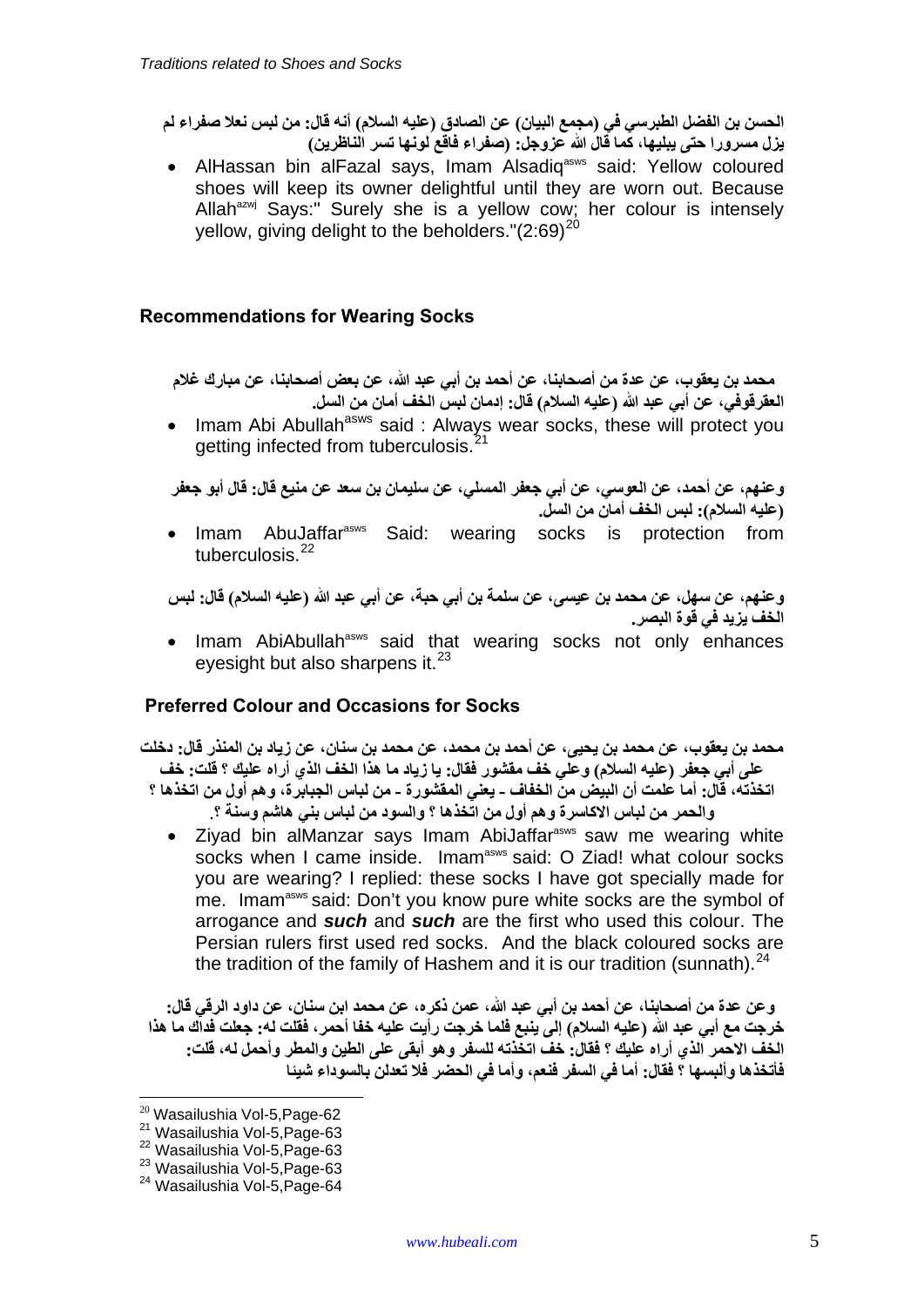• The narrator says, once I travelled with Imam AbiAbullah<sup>asws</sup>, Imam Imam<sup>asws</sup> has intention to go towards "Yanbah" when we were ready to leave, I saw Imam<sup>asws</sup> wearing red socks. I asked from Imam<sup>asws</sup> may I be sacrificed for your cause, what kind of socks you<sup>asws</sup> are wearing. Imam<sup>asws</sup> replied, I<sup>asws</sup> have got it knitted specially for travelling purposes. These are good in clay and rain and bear those conditions for longer duration. I asked: shall I put the same coloured socks? Imam<sup>asws</sup> replied, yes you get the same knitted for you and wear them, but only while travelling, but when you are not travelling there is nothing like black socks.<sup>[25](#page-5-0)</sup>

# **Preference for Putting on and Taking off Shoes, Socks and Garments**

ِ محمد بن يعقوب، عن محمد بن يحيى، عن أحمد بن محمد، عن ابن محبوب عن أبي أيوب، عن محمد بن مسلم، عن أبي جعفر (عليه السلام) قال: من السنة خلع الخف اليسار قبل اليمين، ولبِّس اليمين قبل اليسار.

• Imam AbiJaffar<sup>asws</sup> said: It is Sunna (our traditions) to remove the socks starting from left foot, and start putting them on from the right foot.<sup>[26](#page-5-1)</sup>

و عن حميد بن زياد، عن الحسن بن محمد بن سماعة، عن وهيب بن حفص عن أبي بصير ، عن أبي عبد الله **(عليه السالم) قال: إذا لبست نعلك خفك فابدأ باليمين، وإذا خلعت فابدأ باليسار .**

• Imam Abi Abullah<sup>asws</sup> said: When you put on your shoes start with the Right foot, take off the left one first when taking shoes off.<sup>[27](#page-5-2)</sup>

وعن عدة من أصحابنـا، عن سهل بن زيـاد، عن جعفر بن محمد الاشـعر ي، عن ابن القداح، عن أبـي عبد الله (عليه السلام) قال: كان يقول: إذا لبس أحدكم نعليه فليلبس اليمين قبل اليسار ، وإذا خلعها فليخلع اليسر ي قبل **اليمنى .**

• Imam Abi Abullah<sup>asws</sup> said: When you put-on (shoes/socks/cloths) start from right foot but remove them starting from left one.  $28$ 

الحسن الطبرسي في (مكارم الإخلاق) عن النبي (صلى الله عليه وآله) قال: إذا لبستم وتوضأتم فابدوًا **بميامنكم. أقول: وتقدم حكم الثوب في أحاديث ما يعمل عند لبس الثوى الجديد .**

• Rasool Allah<sup>saww</sup> said: When you wear cloths and perform ablution start from the right.<sup>[29](#page-5-4)</sup>

فقه الرضا (عليه السلام): " وإذا لبست الخف أو النعل، فابدأ برجلك اليمني قبل اليسرى، وإذا اردت لبسه فقل: بسم الله والحمد لله، اللهم صل على محمد، وآل محمد ووطئ قدمي في الدنيا والآخرة، وثبتهما على الايمان، ولا تزلهما يوم زلزلة الاقدام، اللهم وقني من جميع الآفات، والعاهات، والاذي، وإذا اردت ان تنز عهما فقل: **اللھم فرج عني من كل ھم وغم، وال تنزع عني حلة االيمان ".**

<span id="page-5-3"></span><span id="page-5-2"></span>

<span id="page-5-1"></span><span id="page-5-0"></span><sup>&</sup>lt;sup>25</sup> Wasailushia Vol-5,Page-64<br><sup>26</sup> Wasailushia Vol-5,Page-64<br><sup>27</sup> Wasailushia Vol-5,Page-64<br><sup>28</sup> Wasailushia Vol-5,Page-65<br><sup>29</sup> Wasailushia Vol-5,Page-65

<span id="page-5-4"></span>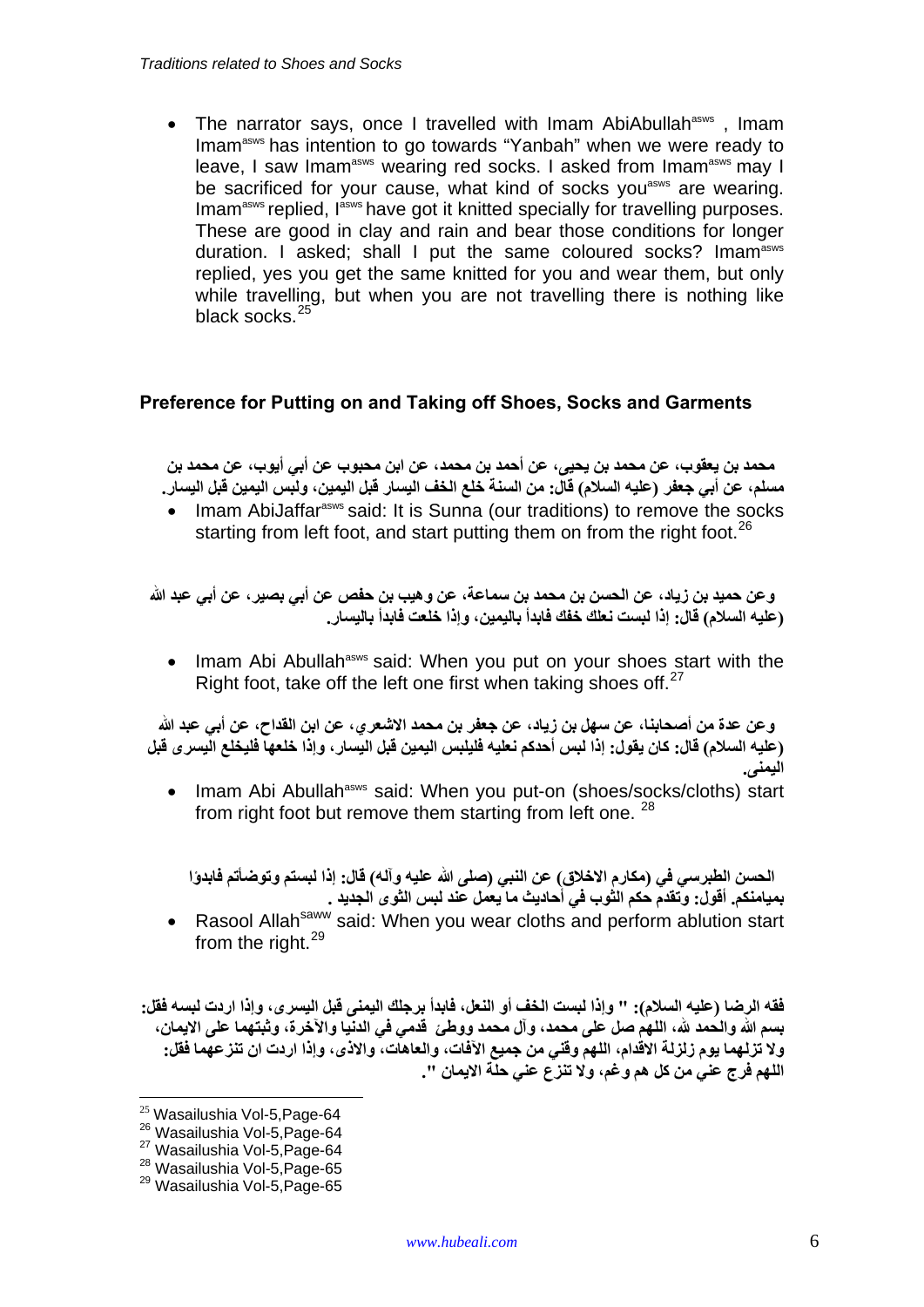• It is narrated in Figgah Imam Raza<sup>asws</sup>: One should start with your right leg before the left, when one wants to put socks or shoes on, and recite: "In the name of Allah<sup>azwj</sup>, all praise is for You, Ya Allah<sup>azwj</sup>, bless Muhammad's saww and the Muhammad's Family<sup>asws</sup> and enable me walk steadily in this world as well as in the hereafter, make me firm in my beliefs, give me support on Doom's day and protect me from all sorts of troubles, and ill-fates, and from harmful. Recite when taking shoes/socks off: Ya Allah! Give me refuge from sorrow and grief, but, please, do not remove the garments of my faith."<sup>[30](#page-6-0)</sup>

# **No Walking in Single Slipper**

محمد بن يعقوب، عن محمد بن يحيى، عن أحمد بن محمد، عن علي بن الحكم، عن أبان، عن الحلبي، عن أبي عبد الله (عليه السلام) قال: لا تمشَّ في حذاء واحد، قلت: ولم ؟ قَال: لانه إن أصابك مس من الشيطان لم **يكد يفارقك إال ما شاء الله** .

• Imam Abi Abullah<sup>asws</sup> said : do not walk in a single shoe, I asked : Why? Imam Abi Abullah<sup>asws</sup> replied: You will not be recovered if Iblis<sup>la</sup> would succeed in hurting you, unless Allah<sup>azwj</sup> Wants to cure you.<sup>[31](#page-6-1)</sup>

وعنه، عن أحمد بن محمد، عن ابن محبوب، عن العلاء بن رزين، عن محمد ابن مسلم، عن أبي جعفر (عليه السلام) ـ في حديث ـ قال: من مشي في خف واحد فأصابه شيٍّ من الشيطان لم يدعه إلا أن يشاء الله

• Imam AbiJaffar<sup>asws</sup> said: The one who walks in single slipper and gets hurt from being pushed by the devil will not recover unless Allah<sup>azwj</sup> Wants to heal him.  $32$ 

ورعنه، عن أحمد بن محمد، عن ابن فضال، عن العلاء، عن محمد بن مسلم، عن أبي جعفر (عليه السلام) **قال: من مشى في حذاء واحد فأصابه مس من الشيطان لم يدعه إال ما شاء الله .** 

• Imam AbiJaffar<sup>asws</sup> said: He who gets injured while walking in single shoe, the devil that did it will not leave him except if Allah Wills.<sup>[33](#page-6-3)</sup>

محمد بن علي بن الحسين باسناده، عن شعيب بن واقد، عن الحسين بن زيد عن الصادق عن آبائه (عليهم السلام) - في حديث المناهي - قال: نهي رسول الله (صلى الله عليه وآله) أن يمشى الرجل في فرد نعل وأن **يتنعل وھو قائم .** 

• Imam Alsadiq<sup>asws</sup> narrates from his ancestors that the messenger of Allah<sup>saww</sup> forbade walking in single shoe and men putting on shoes while standing.<sup>[34](#page-6-4)</sup>

#### **Men Shouldn't Put Shoes on while standing**

**محمد بن الحسن بإسناده عن محمد بن علي بن محبوب، عن الحسن بن علي الكوفي، عن جعفر بن محمد**

<span id="page-6-1"></span><span id="page-6-0"></span><sup>&</sup>lt;sup>30</sup> Mustadreulwasail Vol-3,Page-282<br><sup>31</sup> Wasailushia Vol-5,Page-65<br><sup>32</sup> Wasailushia Vol-5,Page-66<br><sup>33</sup> Wasailushia Vol-5,Page-66<br><sup>34</sup> Wasailushia Vol-5,Page-67

<span id="page-6-3"></span><span id="page-6-2"></span>

<span id="page-6-4"></span>